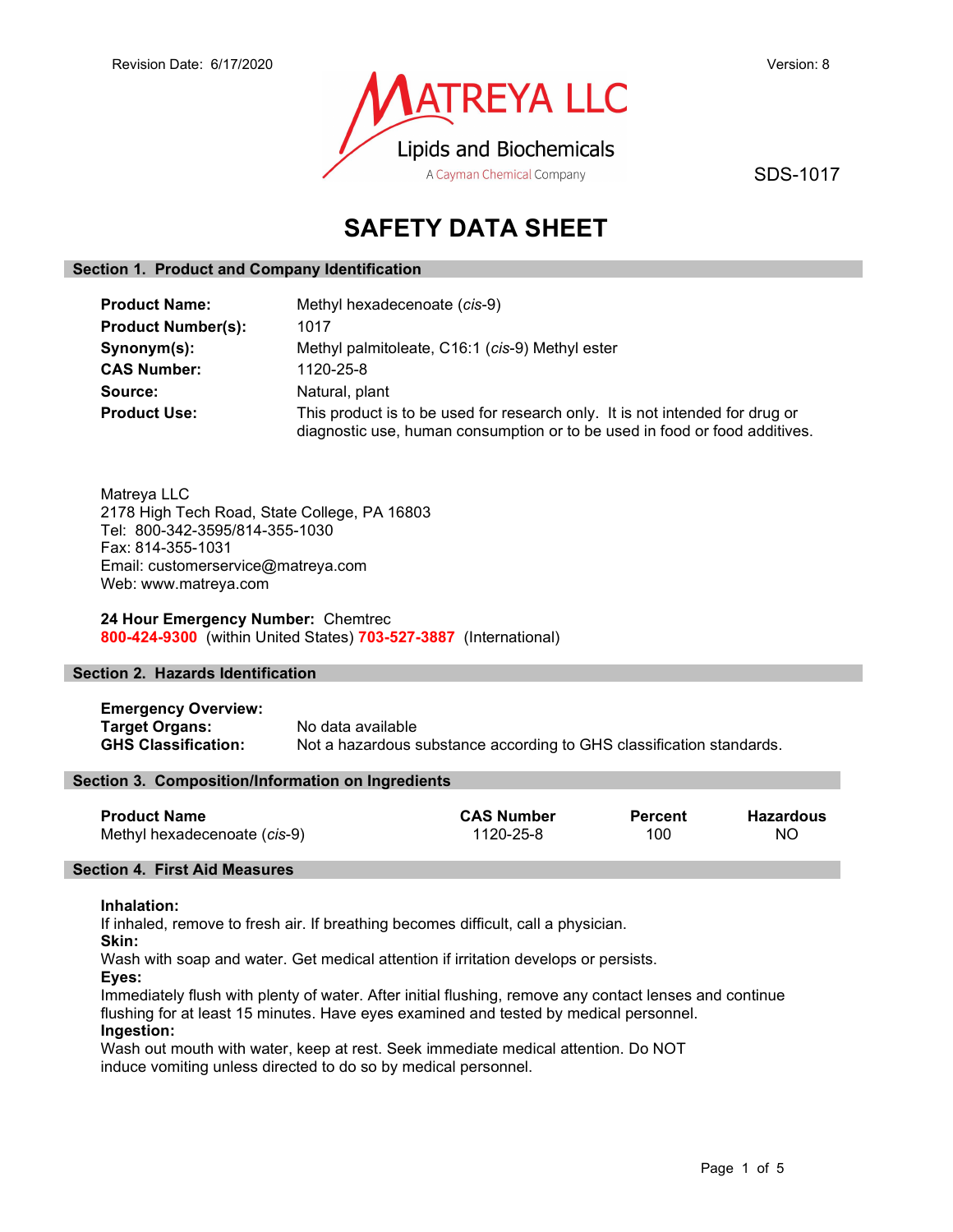## Section 5. Fire Fighting Measures

Suitable extinguishing media: Use dry chemical, alcohol-resistant appropriate foam, carbon dioxide, or water spray. Specific hazards arising from the chemical: No data available Special protective actions for fire fighters: No data available Special protective equipment for fire fighters: Wear breathing apparatus and use water spray to keep fire-exposed containers cool.

## Section 6. Accidental Release Measures

## Personal precautions:

Wear appropriate personal protective equipment. After contact with skin, wash immediately with plenty of water.

## Environmental precautions:

Do not let product enter drains.

## Methods and Materials for containment and cleaning up:

Sweep up and keep in suitable, closed container for disposal.

## Section 7. Handling and Storage

## Precautions for safe handling:

Avoid contact with eyes, skin or clothing. Do not ingest. Use only with adequate ventilation. Keep sealed when not in use. Wear appropriate personal protective equipment.

## Conditions for safe storage, including incompatibilities:

Recommended storage temperature: -20°C. Keep container tightly closed in a dry and well-ventilated place.

## Section 8. Exposure Controls/Personal Protection

This product contains no substances with occupational exposure limit values.

## Engineering Controls:

No specific ventilation required.

## Personal Protective Equipment:

## Respiratory protection:

Respiratory protection is not required. Where protection from nuisance levels of dusts are desired, use type N95 (US) or type P1 (EN 143) dust masks. Use respirators and components tested and approved under appropriate government standards such as NIOSH (US) or CEN (EU).

## Hand protection:

For prolonged or repeated contact use protective gloves. Recommended: Nitrile rubber Eye protection:

Safety eyewear should be worn at all times to avoid exposure to liquid splashes, mists, or dusts. Recommended: Safety glasses with side shields or goggles.

## Skin protection:

Protective clothing should be selected specifically for the working place, depending on concentration and quantity of the hazardous substances handled. Recommended: Lab coat

## Section 9. Physical and Chemical Properties

| Appearance:                              | Liauid            |
|------------------------------------------|-------------------|
| Odor:                                    | No data available |
| Odor threshold:                          | No data available |
| pH:                                      | No data available |
| <b>Melting/Freezing point:</b>           | No data available |
| Initial boiling point and boiling range: | No data available |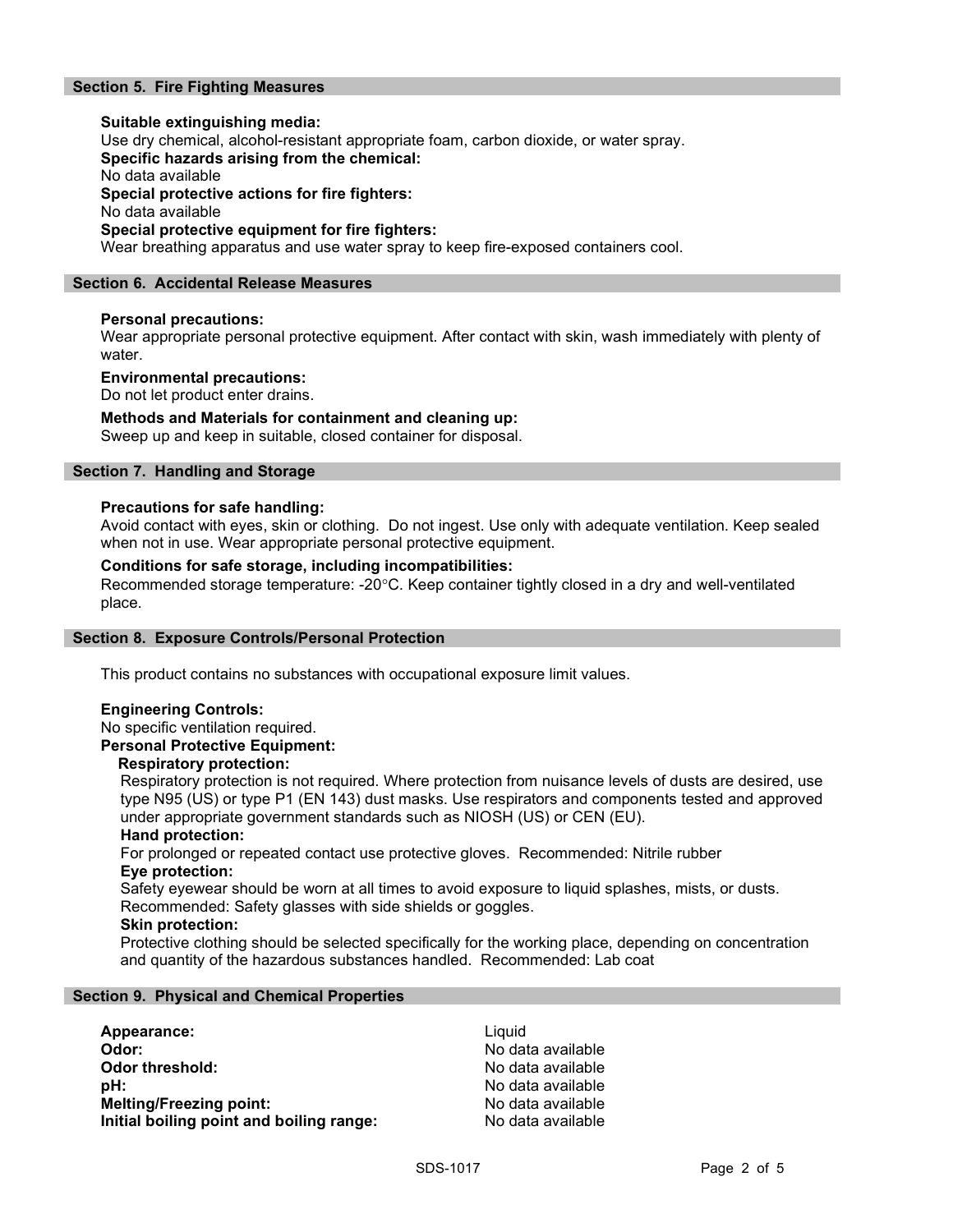Flash point:<br>
Evaporation rate: No data available<br>
No data available Evaporation rate:<br>
Flammability (solid. gas): No data available Flammability (solid, gas): Upper/Lower flammability or explosive limit: No data available Vapor pressure: No data available **Vapor density:** No data available in the set of the set of the No data available Relative density: No data available Solubility (ies): Chloroform, hexane, ethyl ether Partition coefficient (n-octanol/water): No data available Auto-ignition temperature: No data available Decomposition temperature: **Viscosity:** No data available and the set of the set of the set of the set of the set of the set of the set of the set of the set of the set of the set of the set of the set of the set of the set of the set of the set of Molecular formula:  $C_{17}H_{32}O_2$ <br>Molecular weight:  $268$ Molecular weight:

## Section 10. Stability and Reactivity

#### Reactivity:

Stable under recommended storage conditions.

Chemical stability: Stable under recommended storage conditions.

Possibility of hazardous reaction: No data available

Conditions to avoid: No data available

Incompatible materials: No data available

Hazardous decomposition products: No data available

## Section 11. Toxicological Information

## Acute toxicity:

No data available Skin corrosion / irritation:

No data available

Serious eye damage / irritation:

No data available Respiratory or skin sensitization: No data available

## Germ cell mutagenicity:

No data available

## Carcinogenicity:

No component of this product present at levels greater than or equal to 0.1% is identified as a carcinogen or potential carcinogen by IARC, ACGIH, NTP or OSHA.

Reproductive toxicity: No data available

Specific target organ toxicity - single exposure: No data available

## Specific target organ toxicity - repeated exposure: No data available

Aspiration hazard: No data available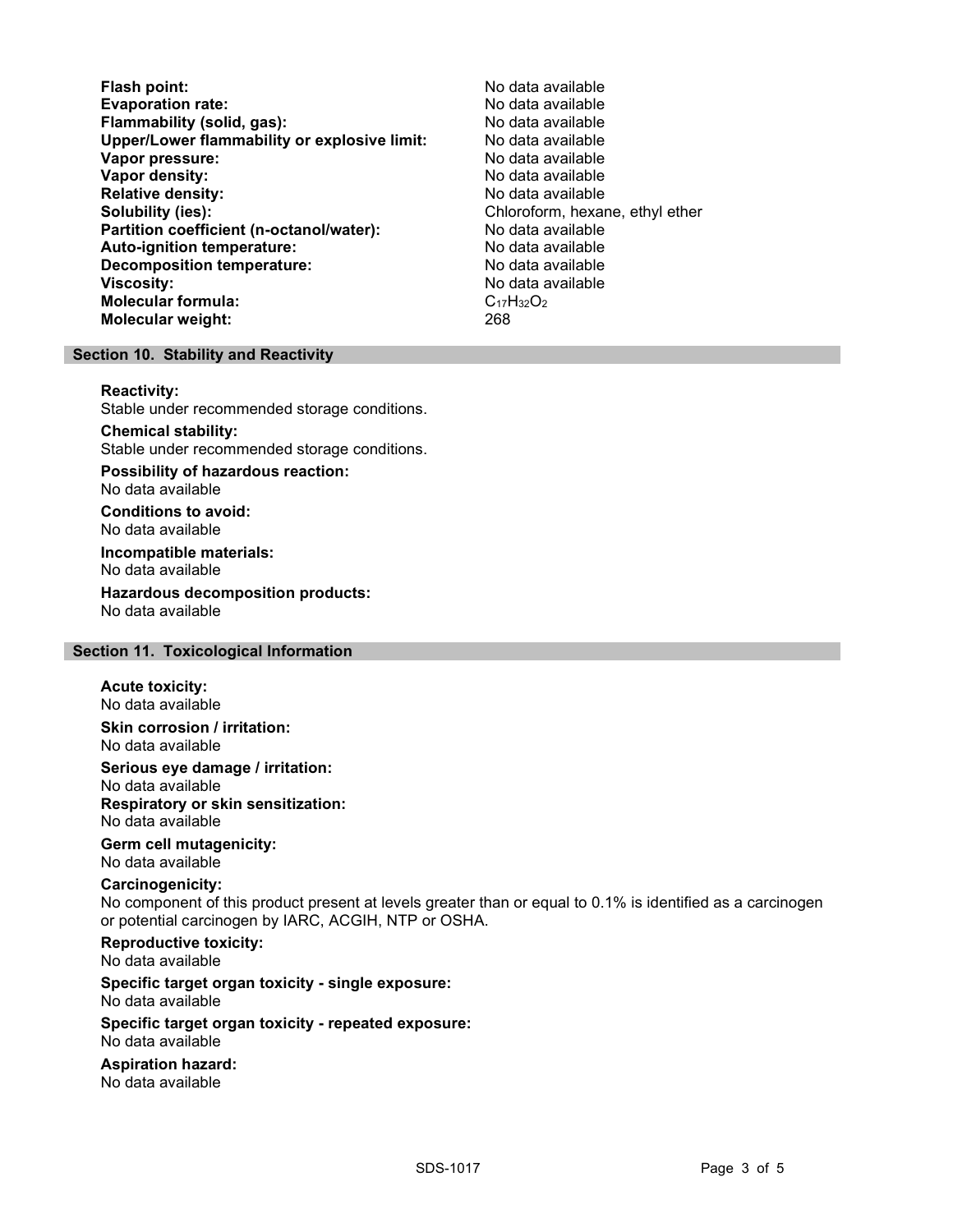## Section 12. Ecological Information

Toxicity: No ecological data available for this product. Persistence and degradability: No data available Bioaccumulative potential: No data available Bioaccumulation: No data available Mobility in soil: No data available Other adverse effects:

No data available

#### Section 13. Disposal Consideration

#### Disposal methods:

Observe all federal, state and local environmental regulations.

## Section 14. Transportation Information

| DOT (US)<br><b>UN Number:</b>                       | Not dangerous goods |
|-----------------------------------------------------|---------------------|
| <b>Land Transport ADR/RID</b><br><b>UN Number:</b>  | Not dangerous goods |
| <b>Maritime Transport IMDG</b><br><b>UN Number:</b> | Not dangerous goods |
| <b>Air Transport ICAO/IATA</b><br><b>UN Number:</b> | Not dangerous goods |

#### Section 15. Regulatory Information

Product Name CAS Number Methyl hexadecenoate (cis-9) 1120-25-8

#### SARA 302 Components:

No chemicals in this material are subject to the reporting requirements of SARA Title III, Section 302.

## SARA 313 Components:

This material does not contain any chemical components with known CAS numbers that exceed the threshold (De Minimis) reporting levels established by SARA Title III, Section 313.

## SARA 311/312 Hazards:

No 311/312 SARA Hazards

## California Prop. 65 Components:

This product does not contain any chemicals known to State of California to cause cancer, birth, or any other reproductive defects.

## DSL/NDSL status:

This product contains the following components that are not on the Canadian DSL nor NDSL lists. Component CAS Number Methyl hexadecenoate (cis-9) 1120-25-8